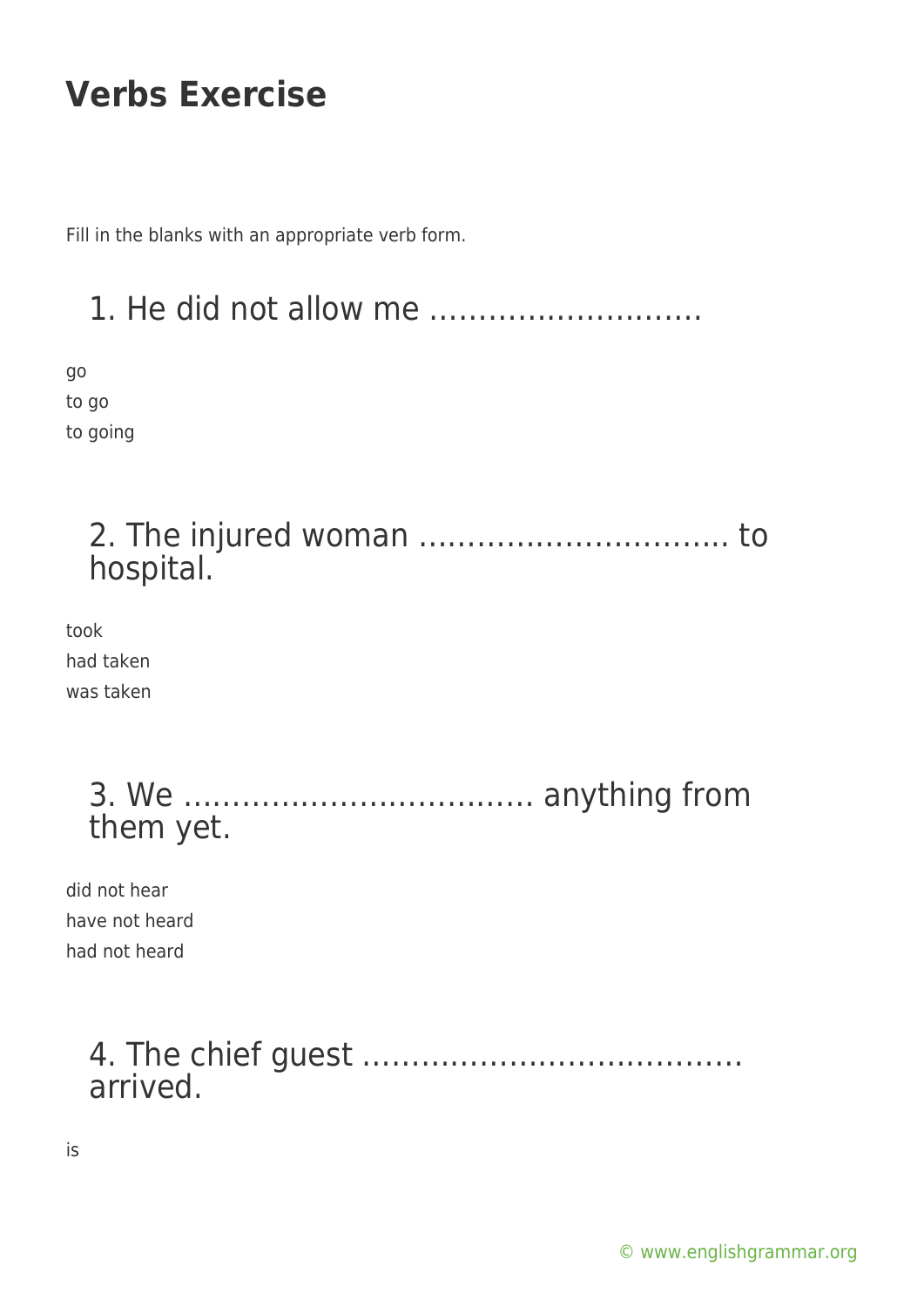has will

5. 'Let me ………………………….,' the boy cried.

go to go going

#### 6. The birds …………………………….. when I woke up this morning.

are chirping were chirping have been chirping

## 7. I heard them ……………………………..

talk to talk talking

# 8. I saw him …………………………….. the road.

cross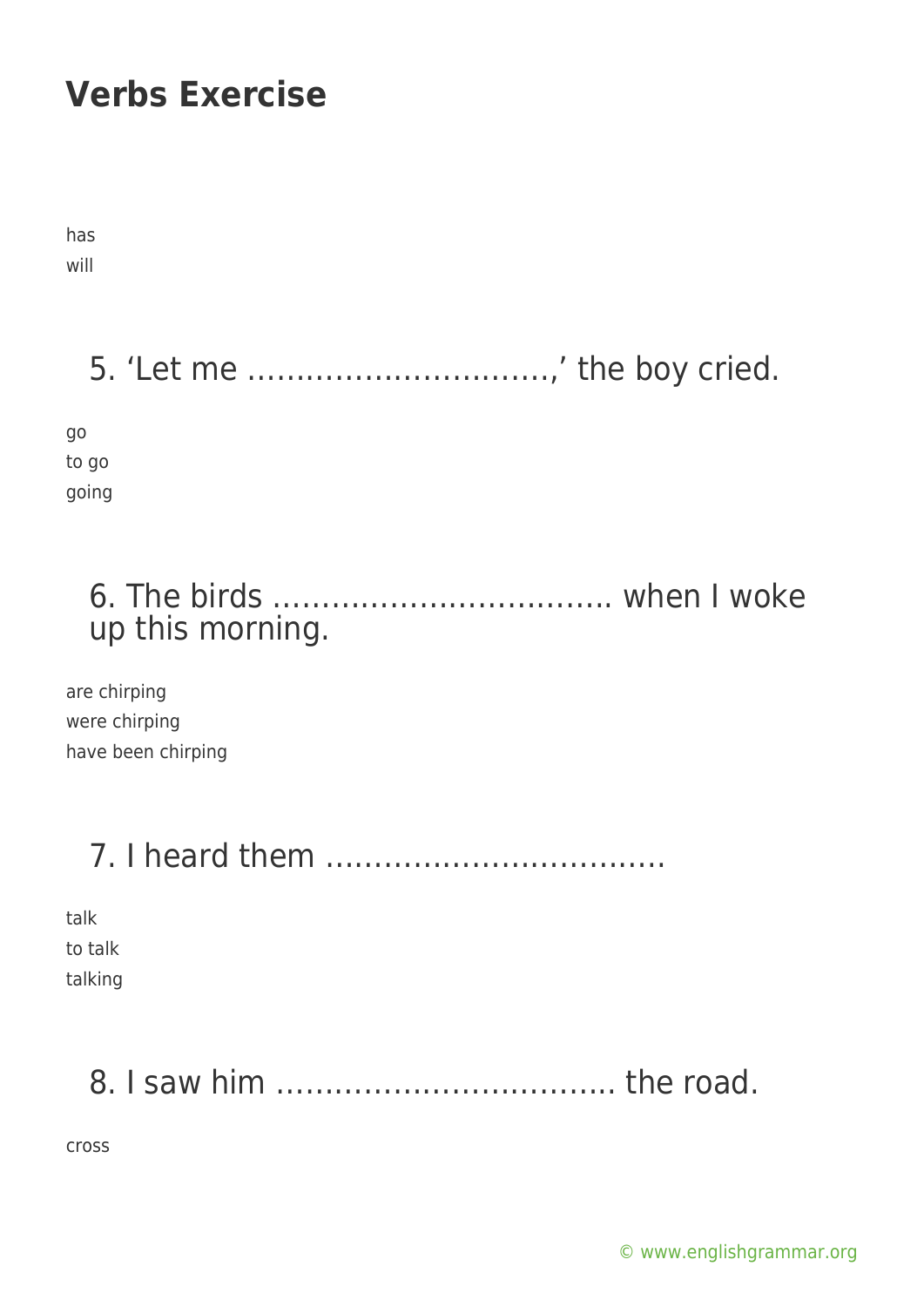to cross to crossing

#### 9. Yesterday I …………………………….. an English movie.

watched have watched had watched

#### 10. The constable asked me what …………………………….. doing there.

was I I was

#### 11. I ……………………………. like to get up early in the morning.

not does not do not

## 12. Ever since I ………………………….. my native